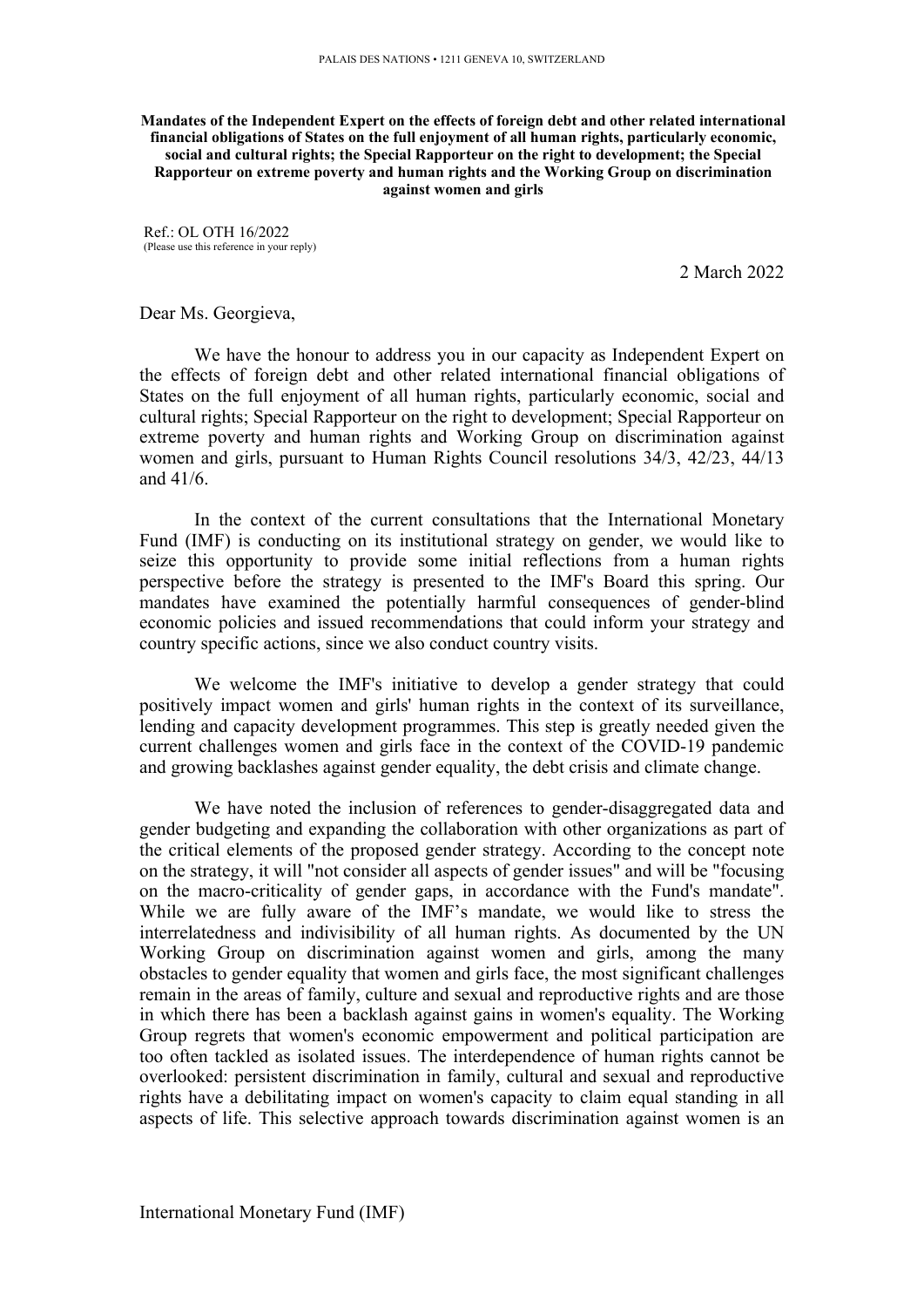unfortunate practice and is <sup>a</sup> core problem affecting the way gender equality is addressed and <sup>a</sup> major obstacle to sustainable progress. Without eliminating discrimination in family, cultural and sexual and reproductive rights, there will be no lasting progress in the other fields (see HRC/38/46).

Furthermore, we would like to stress the importance of ensuring that all IMF staff have the necessary skills and capacity to genuinely mainstream gender issues throughout their work and the need for integration of <sup>a</sup> gender perspective taking an intersectional approach in terms of substance and process. Macro economic policy has an androcentric bias that needs to be addressed on <sup>a</sup> substantive and definitional level. Women are typically excluded from these processes which leads to their concerns and perspectives being ignored.

We acknowledge the efforts made by the IMF since 2015 to incorporate gender in its work. In that regard, the systematization of experiences issued in the 2018 IMF's paper, "How to operationalize gender issues in-country work", recognizes that macroeconomic policy advice provided by the IMF can deepen gender inequalities and that micro-funded analysis has allowed country teams in the field to measure the specific consequences that fiscal and tax policy recommendations can have on women and girls.

Nonetheless, we regre<sup>t</sup> that the IMF's prescription of austerity measures has affected public investment in areas of particular concern for women and girls. A gender strategy that benefits women and girls in the fulfilment of their human rights could only be achieved if: a) the procedure for the development of the strategy respects <sup>a</sup> human rights-based approach and; b) the substantive contents reflect gender roles and women and girls different needs ([A/73/179](https://documents-dds-ny.un.org/doc/UNDOC/GEN/N18/229/04/PDF/N1822904.pdf?OpenElement)). Women and girls are half the world'<sup>s</sup> population, therefore, each and every policy, strategy and operations of the IMF should be gender responsive. Adding <sup>a</sup> gender strategy to <sup>a</sup> host of other strategies and an operating system which are gender-blind will not help address the needs of women and girls and end the systemic drivers of their disadvantage and exploitation. We would like to underscore the importance of the IMF prioritizing the adoption of <sup>a</sup> fully gender-responsive strategy which would require integrating goals and methods of work that take into account not only systemic biases and the disadvantages that they produce but also the ideologically motivated backlash against gender equality at the heart of which lies an attempt to enforce gendered roles, which are unfortunately often reinforced by gender blind economic policies.

In this regard, the COVID 19 pandemic has increased the effects already observed by the Independent Expert on the effects of foreign debt in the reports to the Human Rights Council and General Assembly as restriction over protection policies against gender-based violence, daily care policies, and the public health sector during the COVID pandemic response and aftermath affected women and girls directly. For example, cuts to contraceptive supplies in the public sector could increase unintended pregnancy and trigger unsafe abortion. Likewise, austerity measures that affect social housing, and shortcuts in programmes that provide shelter to escape domestic violence, exacerbate the constraints women face for autonomy. (see [A/73/179](https://documents-dds-ny.un.org/doc/UNDOC/GEN/N18/229/04/PDF/N1822904.pdf?OpenElement)).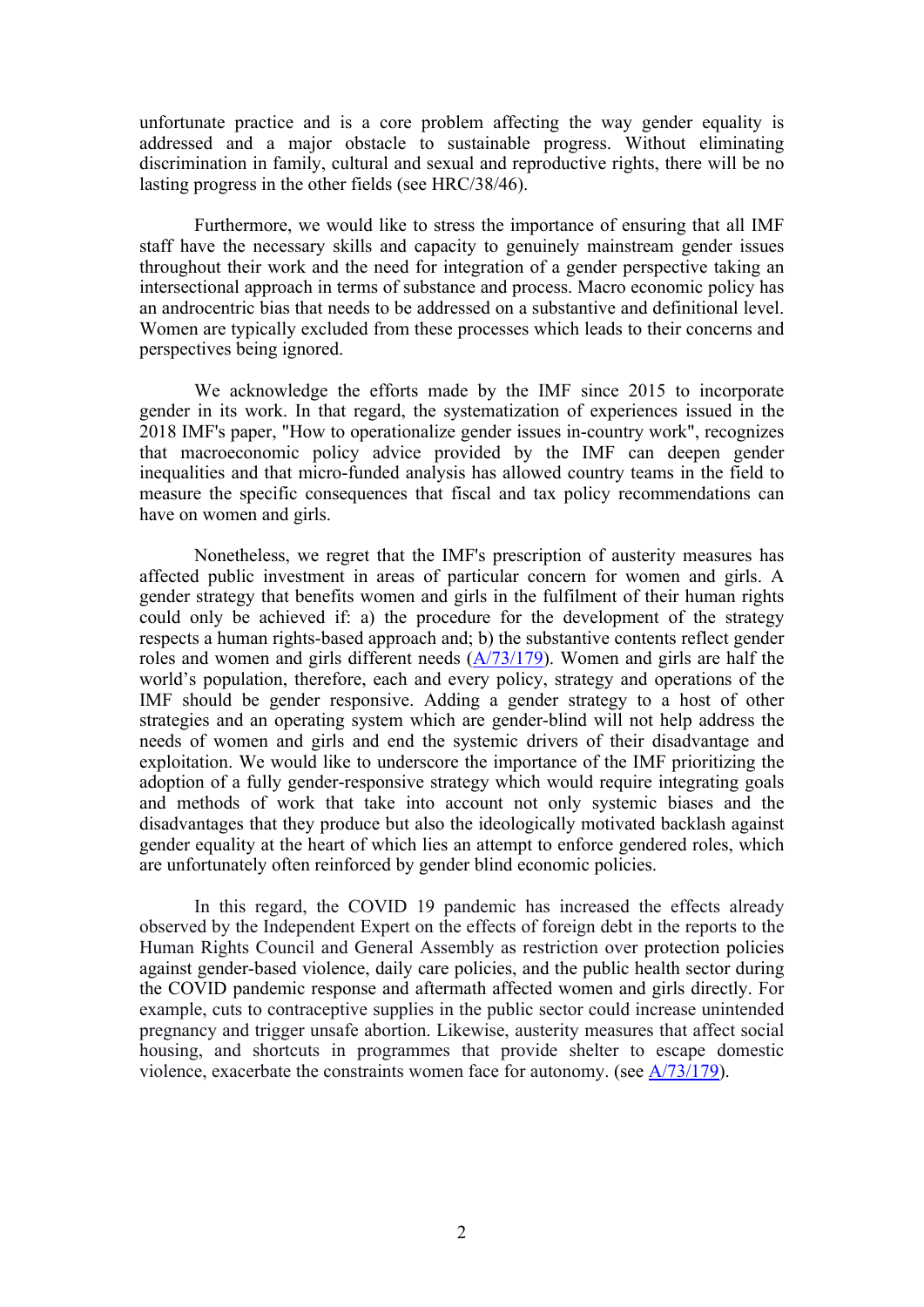An IMF gender strategy that includes <sup>a</sup> human rights approach should recognize and address the differentiated roles of women and girls in our societies and the constraints they face because of their sex and gender. Women's role as unpaid caretakers is reflected in the kind and quality of employment they access. Women are generally segregated to the lower-paid jobs and the informal economy. Also, jobs that are dominated by women, like domestic workers, are largely overrepresented in the informal sector. As <sup>a</sup> result, when social insurance schemes are tied to work-related criteria, women often do not qualify as beneficiaries; contributory pension schemes, for example, have <sup>a</sup> differentiated impact on women. In addition, consumption taxes, especially VAT, have <sup>a</sup> regressive impact on low-income households, which often include female-headed households. This information should be considered when recommending tax measures, such as increases in VAT and other sales taxes, that could further shrink women's available income and reduce their purchasing power (see [A/HRC/34/57\)](http://www.undocs.org/A/HRC/34/57).

Therefore, as stressed by the Independent Expert in these reports, austerity measures and other restrictive policies on public expenditure affect women and girls disproportionally because of <sup>a</sup> wide range of socio-economic reasons that could not be explained and analyzed only in terms of macroeconomic results or disparity in opportunities.

Vulnerability and economic disadvantage for women are exacerbated by macroeconomic policies that increase inequalities and reduce social protection floors. This is clearly visible in periods of economic crisis, particularly when governments adopt austerity measures. Although the specific effects of crisis differ by context, the overall picture is one of disparate impact on women, with deepening economic insecurity, an increase in precarious employment and <sup>a</sup> heavier burden of unpaid care work. Nonetheless, economic crisis merely accentuates existing structural economic disadvantages for women. Therefore, addressing the crisis provides an opportunity to tackle patterns of gender inequality and discrimination entrenched in the economic status quo and shape new gender equality responses. Alternatives to austerity have been applied successfully in some countries. Grounding development priorities in women's human rights is not only <sup>a</sup> legal and moral imperative but can also enhance effectiveness and accountability ([A/HRC/26/39](https://undocs.org/en/A/HRC/26/39)).

For these reasons, as stated by the Independent Expert on Foreign Debt, the IMF should ensure that loan programmes are agreed upon only after human rights with <sup>a</sup> precise gender dimension have been conducted and that any potential deficiencies are remedied; and that risks of negative impacts on women's human rights resulting from conditionalities, are monitored, and an alternative policy mix are proposed if adverse gendered implications are identified.(see [A/HRC/40/57](https://www.undocs.org/A/HRC/40/57)).

In the same line, the Special Rapporteur on the right to development has recently stressed that tax policy advice and conditions issued by multilateral development banks and development finance institutions to States, and in particular to developing countries, should be reviewed to take into account their impact on women'<sup>s</sup> income and work, including unpaid labour and unpaid care work, and property and assets ownership ([A/75/167](https://undocs.org/A/75/167), para 60) and that in the framework of COVID recovery measures, the public-private partnerships promoted through loans,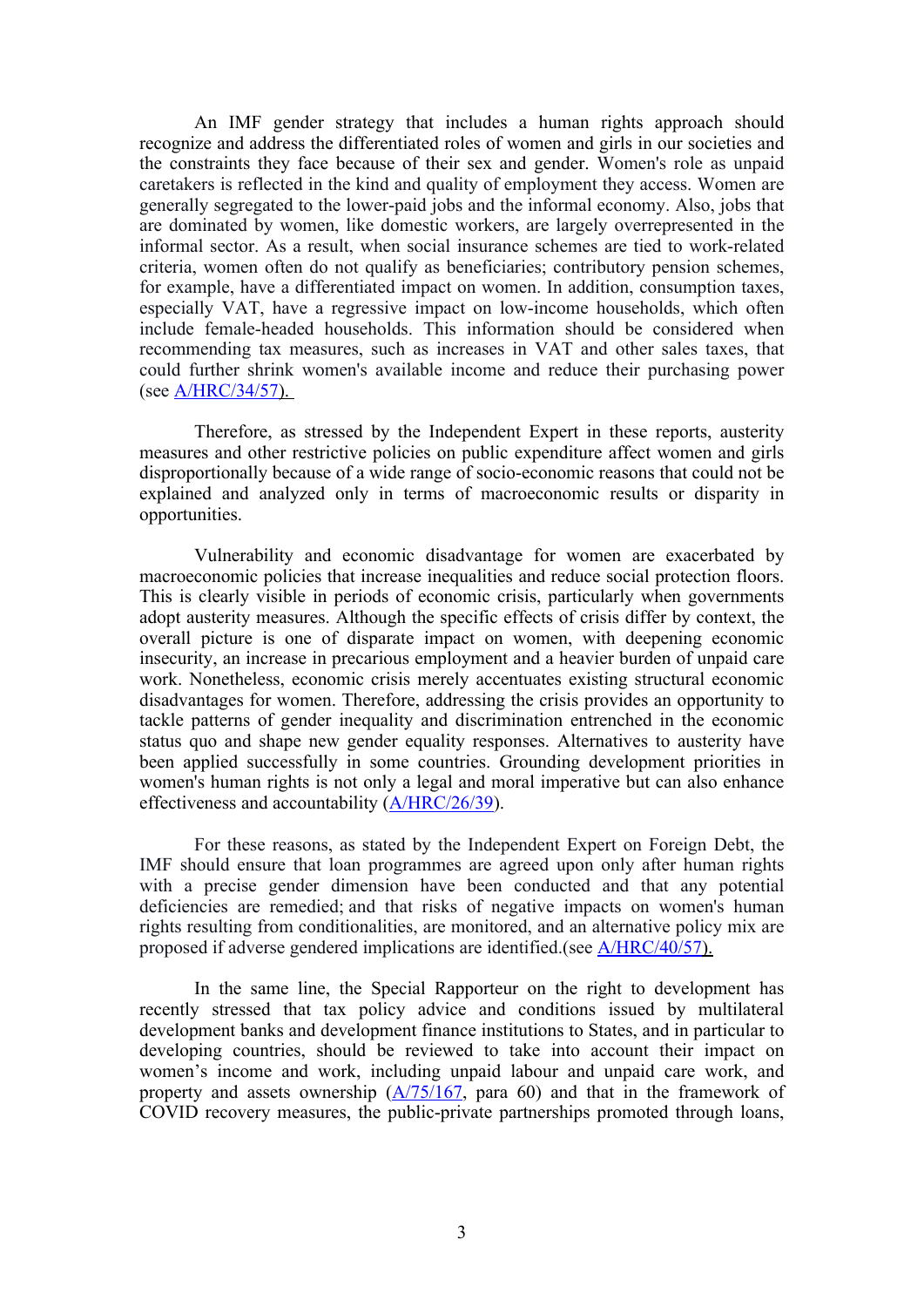projects and other financing arrangements involving multilateral development finance institutions should be subject to independent reviews of their development outcomes, including <sup>a</sup> thorough examination of their human rights and environmental impacts [\(A/75/167](https://undocs.org/A/75/167), para 62). The Guidelines and Recommendations on the practical implementation of the right to development stress that international financial institutions should conduct systematic human rights impact assessments and monitor and evaluate their policies. In particular, human rights impact assessments should be conducted on austerity measures, structural adjustments, securities and trade and investment agreements; [\(A/HRC/42/38](https://undocs.org/en/A/HRC/42/38) para 131).

Furthermore, the International Covenant on Economic, Social and Cultural Rights establishes that States should ensure the progressive realization of economic, social and cultural rights by using the maximum of their available resources. Likewise, the Committee on the Elimination of Discrimination against Women has clarified that those measures should aim to accelerate the achievement of gender equality and address "the structural, social and cultural changes necessary to correct pas<sup>t</sup> and current forms and effects of discrimination against women, as well as to provide them with compensation".

We would like to reiterate that the IMF gender strategy should suppor<sup>t</sup> the full enjoyment of all women and girls' human rights. In the current context of persistent gender inequality and rollbacks which are being exacerbated by rising fundamentalisms of all kinds, coupled with political populism, unchecked authoritarian rule, disproportionate focus on corporate profits over human rights and most recently the devastating impact of the COVID-19 pandemic, the IMF gender strategy should ensure that it does not contribute to further retrogressions in progress made by women and girls in the last decades. We think that our various reports briefly referenced in this letter could suppor<sup>t</sup> your gender mainstreaming efforts. In thisregard, we remain available to continue engaging with the IMF and to engage into <sup>a</sup> constructive dialogue which could suppor<sup>t</sup> the genuine and comprehensive inclusion of women and girls' rights in the strategy and throughout your work.

In terms of the current consultation process undertaken, the IMF should ensure public access to information and ample consultation in developing the strategy. In this regard, we welcome the online consultation opened by the IMF on 10 February, but we think that the timeframe proposed might be too tight for various concerned stakeholders to provide substantive contributions, in particular if the strategy is supposed to be presented to the IMF board this spring. In addition, to guarantee transparency, accountability and meaningful and informed consultations, <sup>a</sup> draft of the gender strategy document should be made available to allow for civil society, women organizations, and other actors to participate in the process. The IMF could also establish an accountability mechanism to inform and promote the participation of women, girls and stakeholders during the development and implementation of the gender strategy.

In conclusion, and without prejudging the current process that the IMF is undertaking to develop its gender strategy, according to the responsibilities of our mandates, and on the basis of the reports mentioned above, we would be grateful for your observations on the following matters: